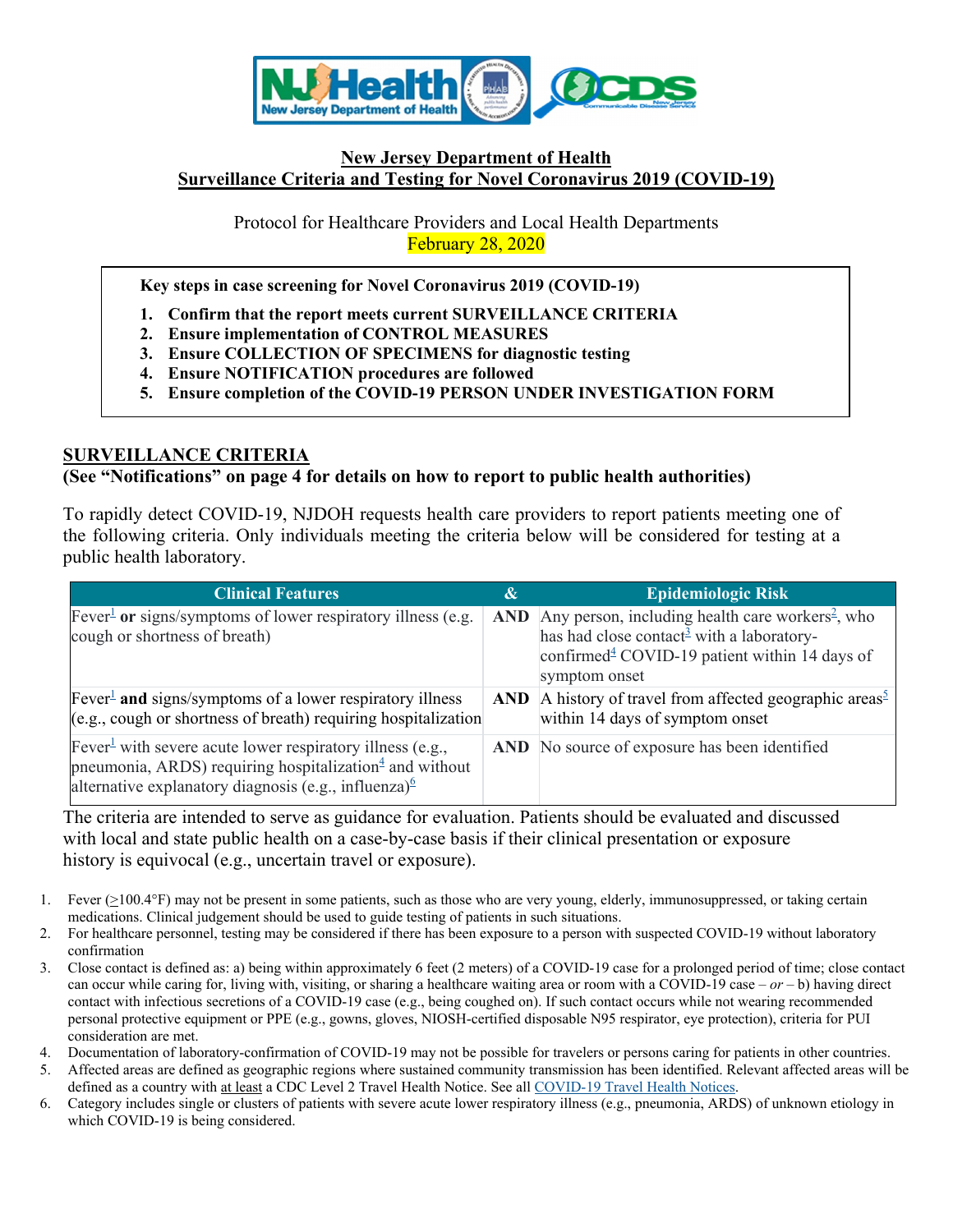# **IMPORTANT NOTES**

It is important to remember that these are screening criteria, useful in identifying persons who require additional evaluation. **These are not diagnostic criteria for COVID-19.** Patients meeting this surveillance criteria might have any number of other conditions, including influenza, or other respiratory viral or bacterial infections. Healthcare providers should be conducting a thorough clinical evaluation early in the course of hospitalization to rule out these more common infections and other possible causes of lower respiratory tract disease.

# **INDIVIDUALS WHO DO NOT MEET SURVEILLANCE CRITERIA**

Health care providers evaluating individuals who have respiratory symptoms and have traveled to areas affected by COVID-19 but do not meet other criteria (e.g., hospitalization) in the surveillance criteria described above should:

- Consider performing respiratory viral/pathogen panel and/or influenza testing to check for common respiratory pathogens.
- Determine if the patient requires an inpatient admission for management of clinical illness.
- If admission is not warranted but patient is symptomatic with a respiratory infection provide guidance on respiratory hygiene. This would include staying home while symptomatic except to get medical care, washing hands frequently, covering coughs and sneezes with a tissue or sleeve, and avoiding close contact within the home by staying in a separate room. Symptomatic patients should also stay home from work or school while ill.
- Advise the patient to seek additional medical care if their condition worsens. They should contact their provider ahead of this visit to alert them of their travel history and wear a mask during transport to/from this visit.

# **INFECTION CONTROL**

- Health care entities should put in place measures to detect suspect cases early (e.g., signage, triage assessments) and isolate all suspect cases immediately upon suspicion.
	- o Such patients should be asked to wear a surgical mask as soon as they are identified and be evaluated in a private room with the door closed, ideally an airborne infection isolation room if available. Healthcare personnel entering the room should use standard precautions, contact precautions, airborne precautions, and use eye protection (e.g., goggles or a face shield). *Immediately notify your healthcare facility's infection control personnel and local health department.*
- *Standard, contact, and airborne precautions plus eye protection* are recommended for management of hospitalized patients with known or suspected COVID-19 infection. Infection preventionists, hospital epidemiologists and healthcare providers should carefully review information contained in the *[Interim Infection Prevention and](https://www.cdc.gov/coronavirus/2019-nCoV/hcp/infection-control.html) Control [Recommendations for Patients with Known or Patients Under Investigation for 2019 Novel](https://www.cdc.gov/coronavirus/2019-nCoV/hcp/infection-control.html)  [Coronavirus \(COVID-19\) in a Healthcare Setting](https://www.cdc.gov/coronavirus/2019-nCoV/hcp/infection-control.html)* regarding infection control and prevention measures to minimize possible exposure to, and transmission of COVID-19.
- People who are confirmed to have, or being evaluated for, COVID-19 infection and *do not require hospitalization for medical reasons* may be cared for and isolated in a residential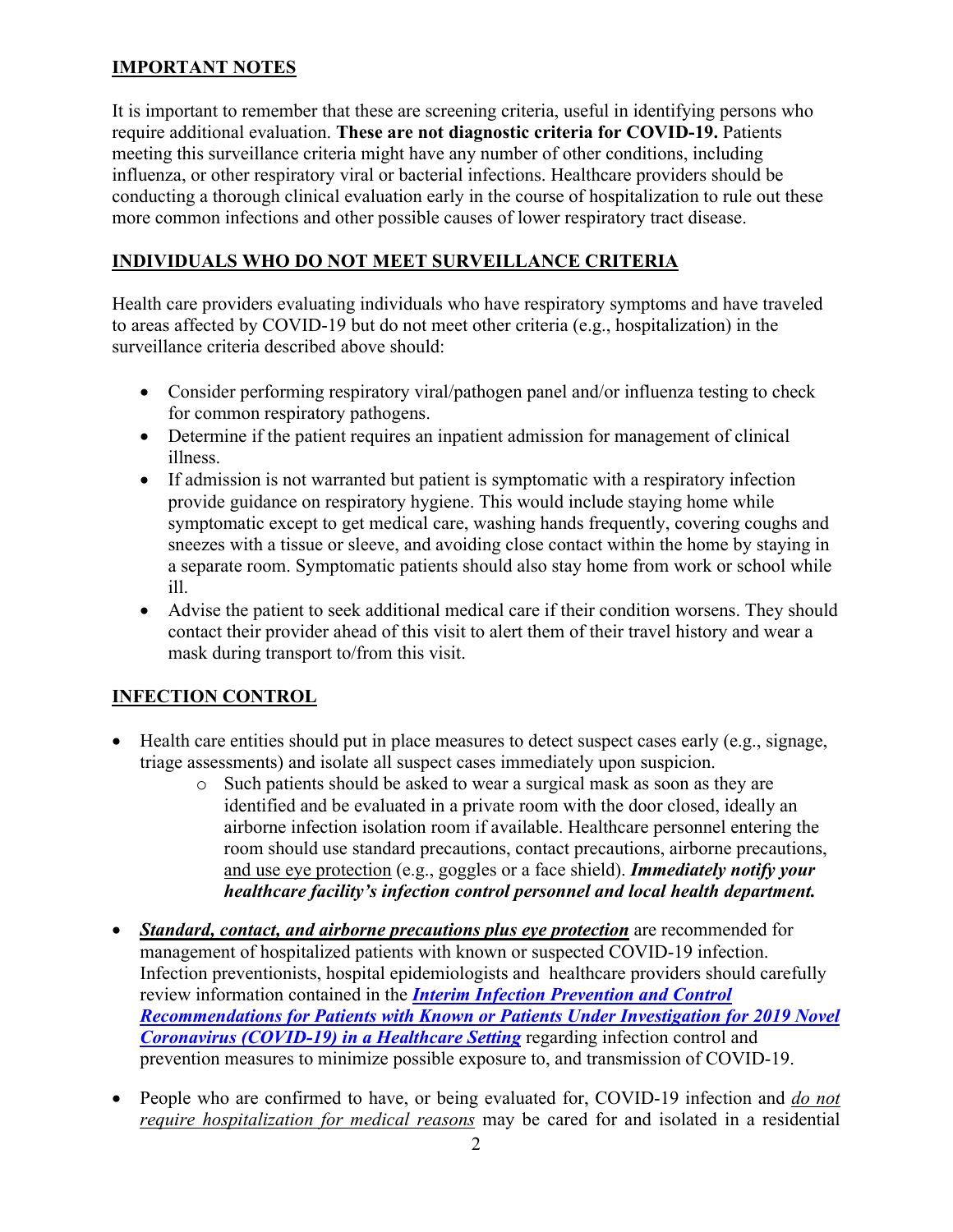setting after a healthcare professional and public health official determines that the setting is suitable. Providers should consult with both NJDOH and their local health department to discuss home isolation, home quarantine, or other measures for close contacts and for patients who are being evaluated for COVID-19 or who have tested positive. Additional guidance on this topic can be found at: [https://www.cdc.gov/coronavirus/2019](https://www.cdc.gov/coronavirus/2019-ncov/guidance-home-care.html) [ncov/guidance-home-care.html](https://www.cdc.gov/coronavirus/2019-ncov/guidance-home-care.html)

- Health care providers who care for patients with COVID-19 should be monitored. Guidance on assessing risk and monitoring of health care providers can be found at: <https://www.cdc.gov/coronavirus/2019-ncov/hcp/guidance-risk-assesment-hcp.html>
- These recommendations will be updated as additional information on COVID-19, its transmissibility, epidemiology, available treatment, or vaccine options become available. These interim recommendations are based upon currently available information.

# **COLLECTION AND TRANSPORT OF CLINICAL SPECIMENS**

The New Jersey Public Health and Environmental Laboratories (PHEL) has the ability to conduct testing for COVID-19. **Approval for testing will be granted only after clinical and epidemiologic criteria of the suspect report is reviewed by the local health department and the NJDOH.**

CDC currently recommends the collection of specimens from three different sources for each suspect report. Collection of one lower respiratory tract specimen (i.e., broncheoalveolar lavage, tracheal aspirate, pleural fluid, sputum) and two upper respiratory tract specimens (one nasopharyngeal and one oropharyngeal). *Ideally, all three specimen types should be collected on all suspected COVID-19 patients.* It is advisable for respiratory specimens to be collected as soon as possible after symptoms begin – ideally within 7 days of symptom onset. However, if more than a week has passed since symptom onset and the patient is still symptomatic, respiratory samples should still be collected, especially lower respiratory specimens since respiratory viruses can still be detected by rRT-PCR.

Additional information on specimen collection, handling and testing is available at: <https://www.nj.gov/health/phel/> <https://www.cdc.gov/coronavirus/2019-nCoV/guidelines-clinical-specimens.html> <https://www.cdc.gov/coronavirus/2019-nCoV/lab-biosafety-guidelines.html>

Appropriate infection control procedures should be followed when collecting samples and can be found at: <https://www.cdc.gov/coronavirus/2019-nCoV/hcp/infection-control.html>

# **Shipping**

NJDOH Communicable Disease Service (CDS) staff will carefully evaluate each report to determine the immediacy in which the specimen should be transported and tested. CDS and PHEL will work with the local health department and healthcare facility to ensure that samples are properly shipped to the laboratory. Additional information regarding shipping and packaging instructions is available on the NJDOH PHEL website at:<https://www.nj.gov/health/phel/>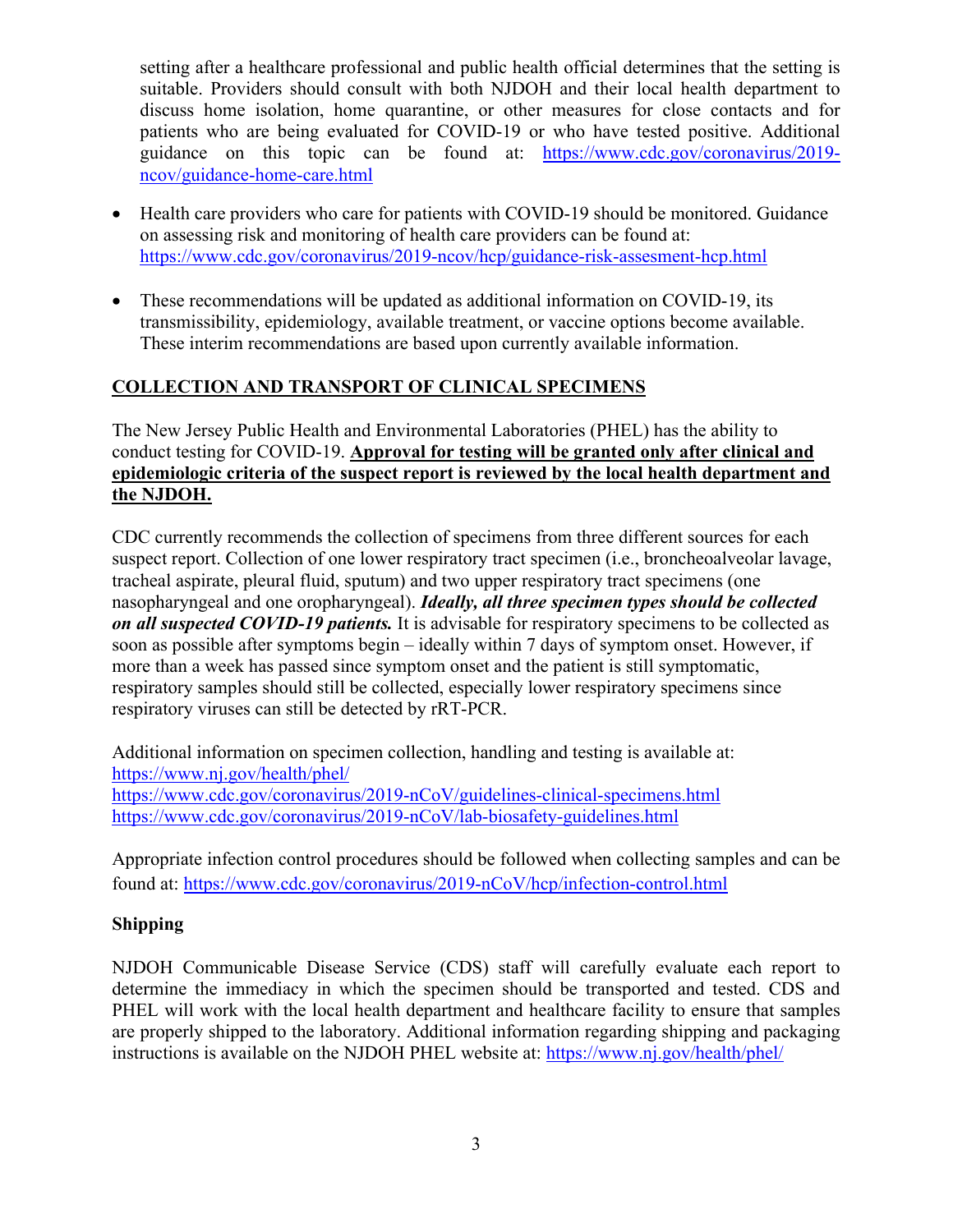#### **Submission Forms**

## *Shipping to NJPHEL*

The SRD-1 form (available at [http://www.state.nj.us/health/forms/srd-1.dot\)](http://www.state.nj.us/health/forms/srd-1.dot) should be completely filled out for **each** specimen that is sent. Label the *vial containing the specimen* with patient's first and last name, date of birth, medical record number, date of collection, and specimen type. Incorrectly labeled samples may be denied for testing.

# **NOTIFICATION**

## **Healthcare Providers**

Cases meeting the above surveillance criteria should be reported **IMMEDIATELY** to the local health department (LHD) where the patient resides. If the patient residence is unknown, report to your own local health department. Local health departments are available 24/7/365. Contact information for local health departments can be found at: [www.localhealth.nj.gov](http://www.localhealth.nj.gov/) If LHD personnel are unavailable, healthcare providers should report the case to the New Jersey Department of Health (NJDOH), Communicable Disease Service (CDS) at 609-826-5964, Monday through Friday 8:00 AM - 5:00 PM. On weekends, evenings and holidays, CDS can be reached at (609) 392-2020.

## **Local Health Departments**

When a local health department receives a report regarding a patient meeting the COVID-19 surveillance criteria, the protocols contained within this document for screening, isolation, and collection of lab specimens should be followed. Information should be communicated **IMMEDIATELY** to NJDOH CDS at 609-826-5964, Monday through Friday 8:00 AM - 5:00 PM. On weekends, evenings and holidays, CDS can be reached at (609) 392-2020.

The healthcare provider and/or the local health department should complete the **COVID-19 Patient Under Investigation (PUI) Short Form**.

<https://www.cdc.gov/coronavirus/2019-ncov/downloads/pui-form.pdf> <https://www.cdc.gov/coronavirus/2019-ncov/downloads/pui-form.doc>

Completed forms should be faxed to CDS at 609-826-5972 or emailed via encrypted message to  $CDS.COV@doh.ni.gov$ . This form will be reviewed by CDS staff who will make the final determination if the case meets surveillance criteria and if a specimen will be accepted for testing. Once accepted, information regarding the suspect case should be entered into CDRSS under the disease name "Novel Coronavirus" and the subgroup "2019 NCOV".